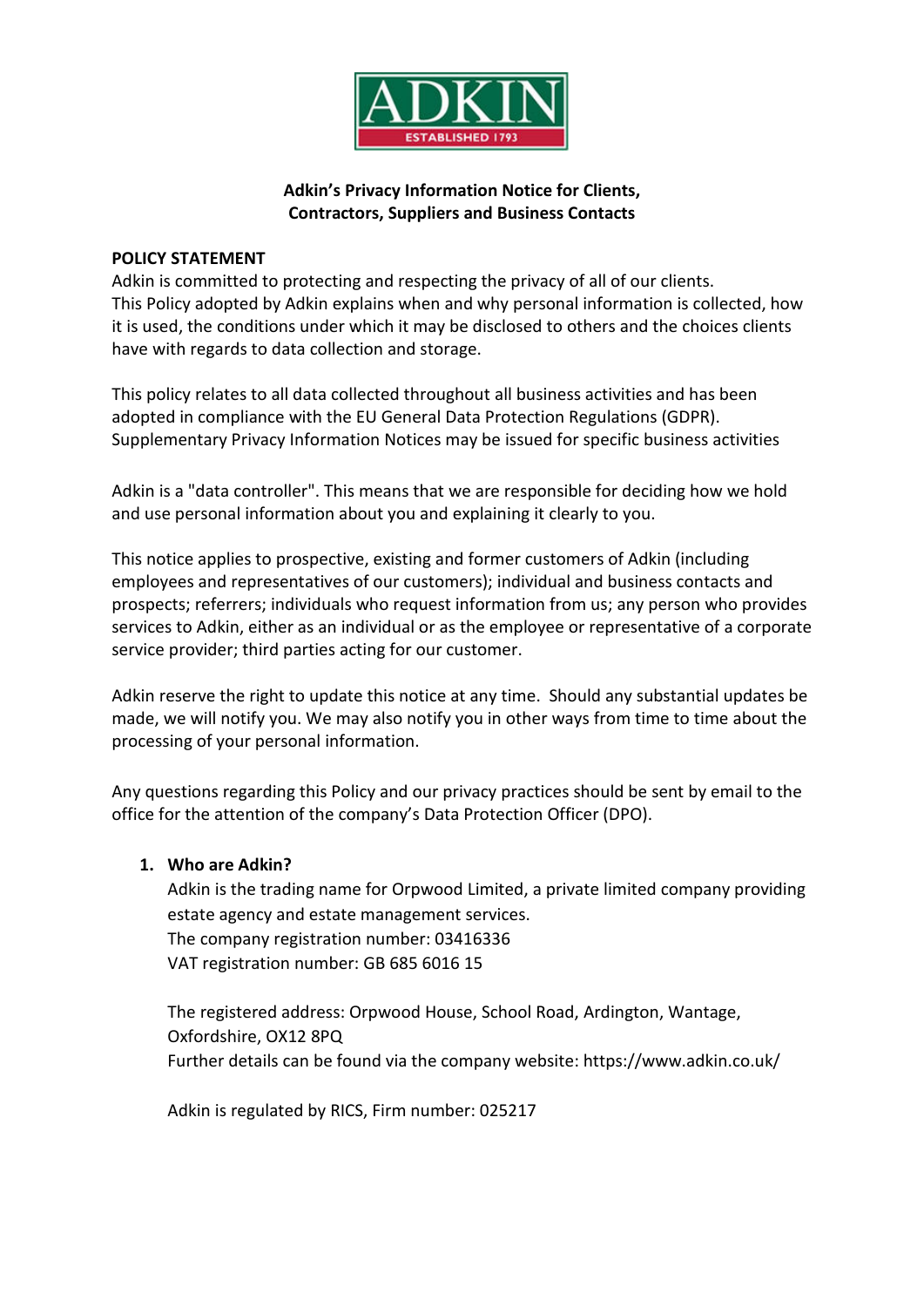#### **2. How do we collect information?**

Adkin collects personal information direct from Clients, Contractors, Suppliers and Business Contacts upon enquiry about services and throughout the engagement.

The method of collecting information would depend on the nature of the enquiry and the route that the query has taken. Should a third party have been used, for example an external property website, their terms and conditions would stand.

Should your enquiry pass through Adkin's website, please refer to Adkins Website Privacy Notice for further information regarding data collected via our Website.

We may collect information from other third parties, such as from referrers and from credit reference agencies or other background check agencies.

We may also collect information about Clients, Contractors, Suppliers and Business Contacts from public sources, such as Companies House, from an online search or from social media sites.

### **3. What information is collected and how is it used?**

Personal data, or personal information, means any information about an individual from which that person can be identified.

Adkin will collect different information depending on your relationship with us and the type of engagement.

Typical information collected, processed and stored on file could be as follows:

- Personal information provided by Clients, contractors or suppliers themselves during the course of the business including name, business name (where applicable) address, telephone numbers and email addresses.
- Bank details would also be supplied should Adkin need to pay funds to Clients or pay suppliers or contractors for goods or services.
- Adkin may perform due diligence in the form of credit checks and verification of identity (including checking and evidencing photographic identification and proof of address). We do this to comply with our legal obligations.
- We process personal information contained in documents reviewed by us as part of any due diligence and provided to us in disclosure.
- Personal information about Clients provided by other professional advisors in the course of an engagement, for example legal settlements.
- Correspondence relating to Clients and their properties or businesses.
- We process any feedback received from Clients, contractors or suppliers on our services. Such processing is necessary to improving our services.

### **3.0 Sensitive Data**

Adkin does not gather sensitive personal data (e.g. health, genetic, biometric data; racial or ethnic origin, political opinions, religious or philosophical beliefs, trade union membership, sexual orientation, and criminal convictions) within day to day business.

For Anti-Money Laundering Regulations, details of any political connections will be requested and risk assessed within certain circumstances to comply with our legal obligations.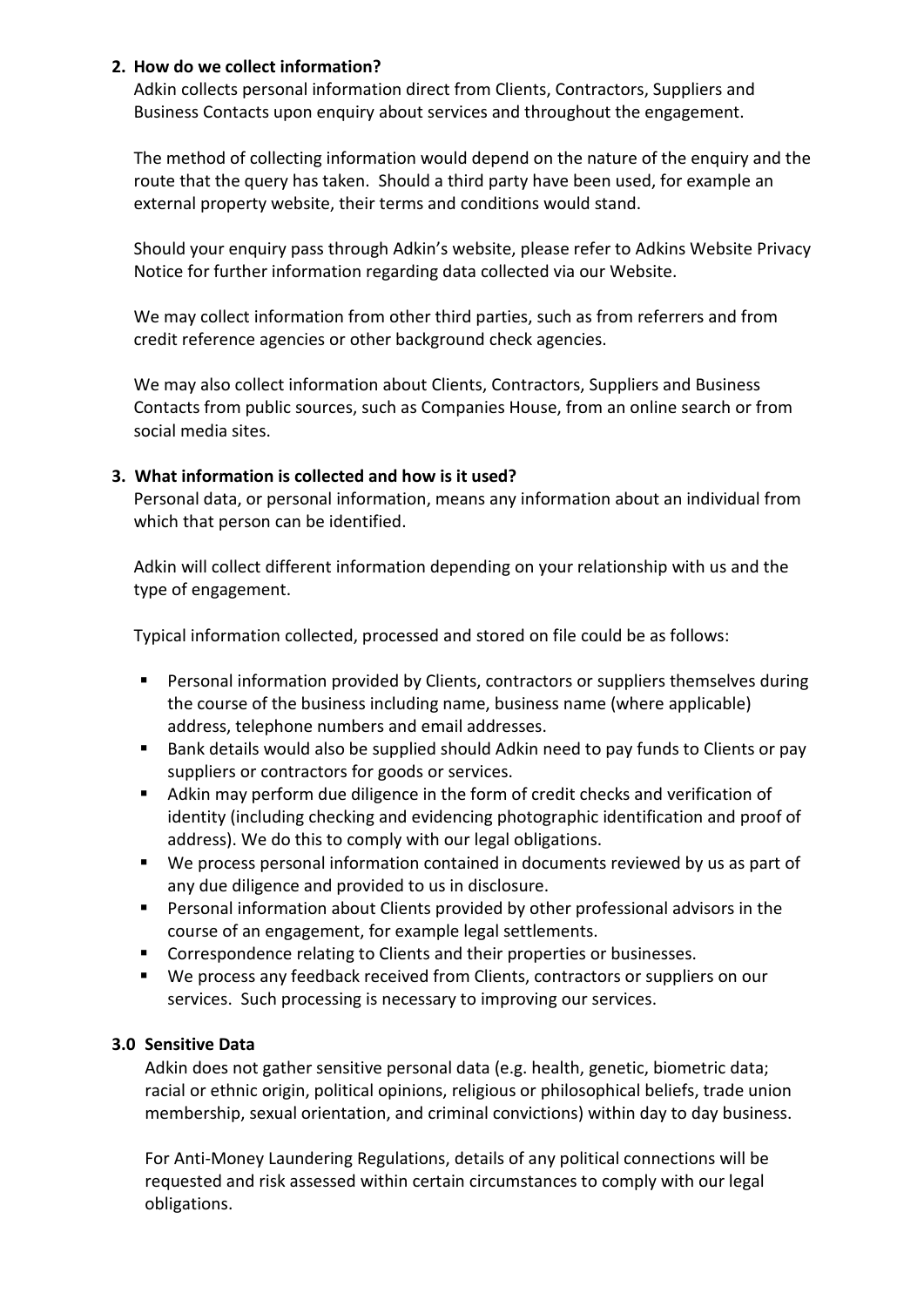# **3.1 Children's Information**

Adkin's services are not directed to children under the age of 13. If it is suspected that a child under the age of 13 has provided Adkin with personal information, please notify Adkin.

# **3.2 Our lawful basis for using personal information**

We will only use your personal information when the law allows us to. Most commonly, we will use your personal information in the following circumstances:

- Where we need to perform the contract, we have entered into with you.
- Where it is necessary for our legitimate interests (or those of a third party) and your interests and fundamental rights do not override those interests. We currently rely on legitimate interests for holding professional contact details including;

Accountants, Agents (Agricultural, Commercial or Insurance), Architects, Auctioneers, Bankers, Fellow BORVA members, Farm Consultants, Planning Consultants, Property Consultants and Solicitors

- Where we need to comply with a legal obligation.
- **•** Otherwise, with your consent.

We may also use your personal information when deemed in the public interest, which is likely to be rare.

Some of the above grounds for processing will overlap and there may be several grounds which justify our use of your personal information.

We will only use your personal information for the purposes for which we collected it, as outlined above, unless we reasonably consider that we need to use it for another reason and that reason is compatible with the original purpose. If we need to use your personal information for any unrelated purpose, we will notify you and we will explain the legal basis which allows us to do so.

Please note that we may process your personal information without your knowledge or consent, in compliance with the above rules, where this is required or permitted by law.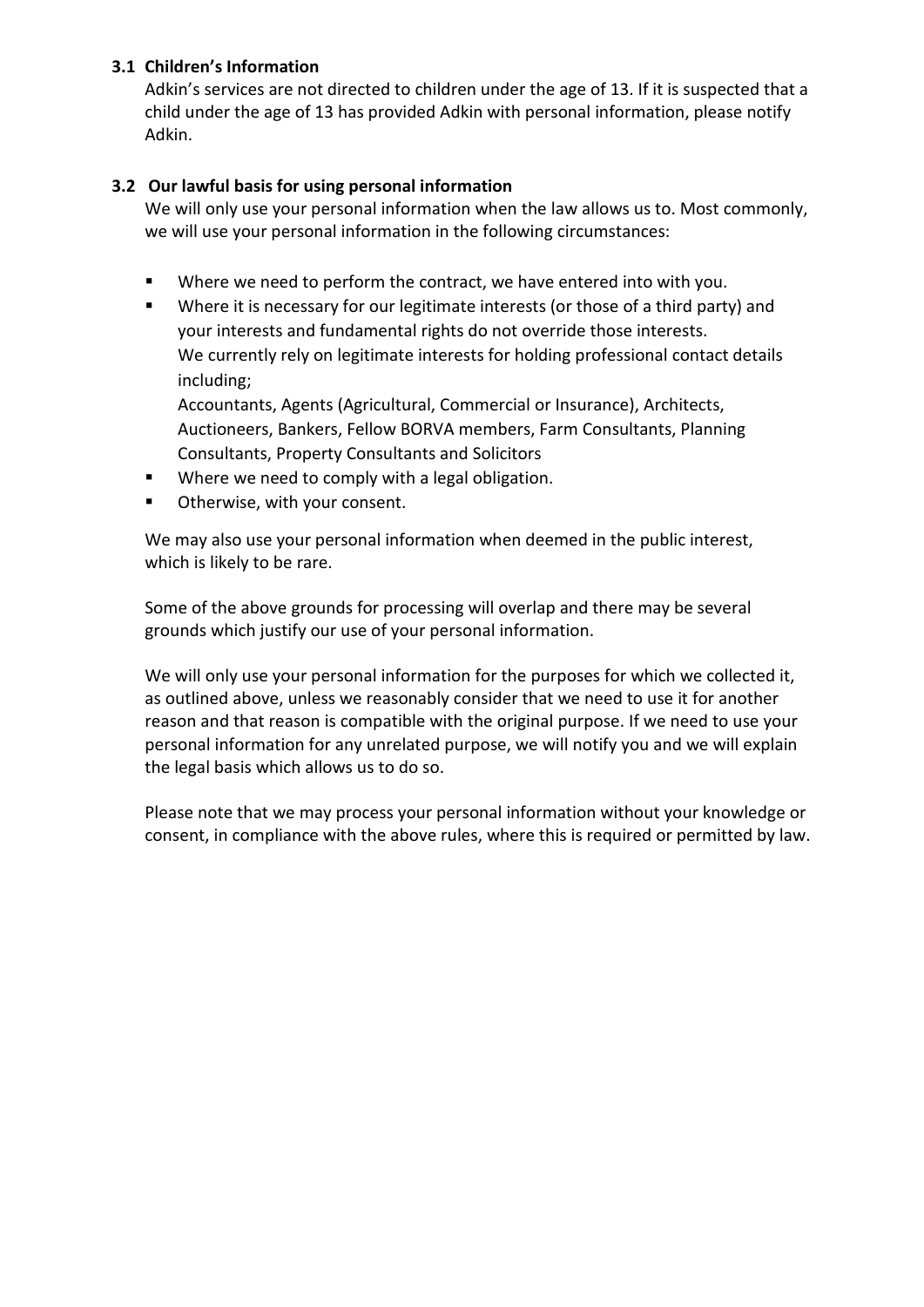#### **3.3 Third Parties**

Adkin will not sell or rent client information to third parties. Adkin also will not share client information with third parties for marketing purposes. Adkin may however, pass client information to third party service providers who have been engaged for the purpose of completing tasks and providing services on Adkin's behalf. We disclose only the personal information that is necessary to deliver the service.

Adkin uses a number of third party companies to assist with fulfilling contractual obligations, dependant on the type of work. As each agency or consultancy engagements differ by their nature, a typical list of third parties have been listed in the table below.

The following table outlines the personal data Adkin collects and for what purpose. The table also outlines the third parties that the data is processed by or shared with, and how long the data is stored for.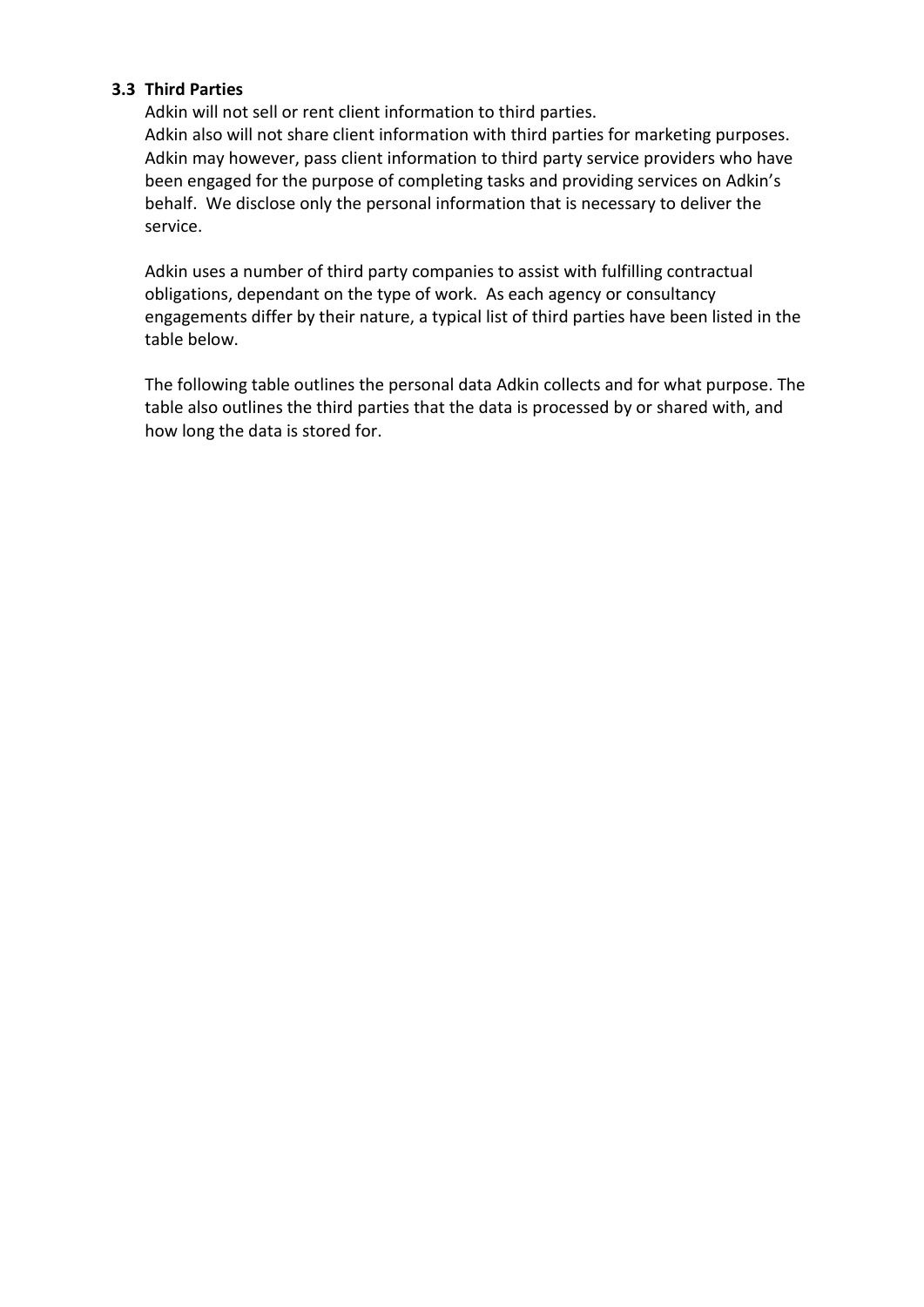| Data Type                   | <b>Description of Data</b>                                                                                                                                                | Legal<br>Ground      | <b>Purpose for</b><br>collecting                                                                        | <b>Third Parties involved</b>                                                                                                                                 | <b>Data Retention</b>                                                                                                                                                                                                                                                                                           |
|-----------------------------|---------------------------------------------------------------------------------------------------------------------------------------------------------------------------|----------------------|---------------------------------------------------------------------------------------------------------|---------------------------------------------------------------------------------------------------------------------------------------------------------------|-----------------------------------------------------------------------------------------------------------------------------------------------------------------------------------------------------------------------------------------------------------------------------------------------------------------|
| Contact<br>details<br>Email | Contact details of<br>perspective and<br>ongoing Clients<br>Electronic (and<br>printed hardcopies on<br>file where necessary)<br>communications of<br>ongoing discussions | Contract<br>Contract | To enable ongoing<br>communication with<br>clients and third<br>parties                                 | Giacom Message stream hosts<br>the emails                                                                                                                     | Until request for deletion                                                                                                                                                                                                                                                                                      |
| Backup of<br>emails         | History of email<br>conversations                                                                                                                                         | Contract             | Cloud backup to<br>ensure business<br>continuity                                                        | Giacom Message stream hosts<br>the email backup                                                                                                               | Until request for deletion                                                                                                                                                                                                                                                                                      |
| Letters                     | Written<br>communications<br>between parties                                                                                                                              | Contract             | To enable ongoing<br>contact with clients<br>and third parties<br>including requests<br>for information | Third parties would vary however<br>could include:<br>Solicitors<br>Surveyors<br>Planners<br>Other companies or<br>٠<br>agencies such as highways<br>agencies | All communications would stay<br>on file until archived.<br>Data retention periods are<br>dependent on the type of<br>transaction, for example a<br>property sale or purchase would<br>be held for 5 years after the end<br>of the business relationship in<br>accordance with Money<br>Laundering Regulations. |
| Identification              | Copies of documents<br>which confirm<br>identification of<br>Clients                                                                                                      | Legal<br>Obligation  | To comply with<br>Money Laundering<br>Regulations                                                       | None as currently undertaken in<br>house                                                                                                                      | 5 years after the end of the<br>business relationship                                                                                                                                                                                                                                                           |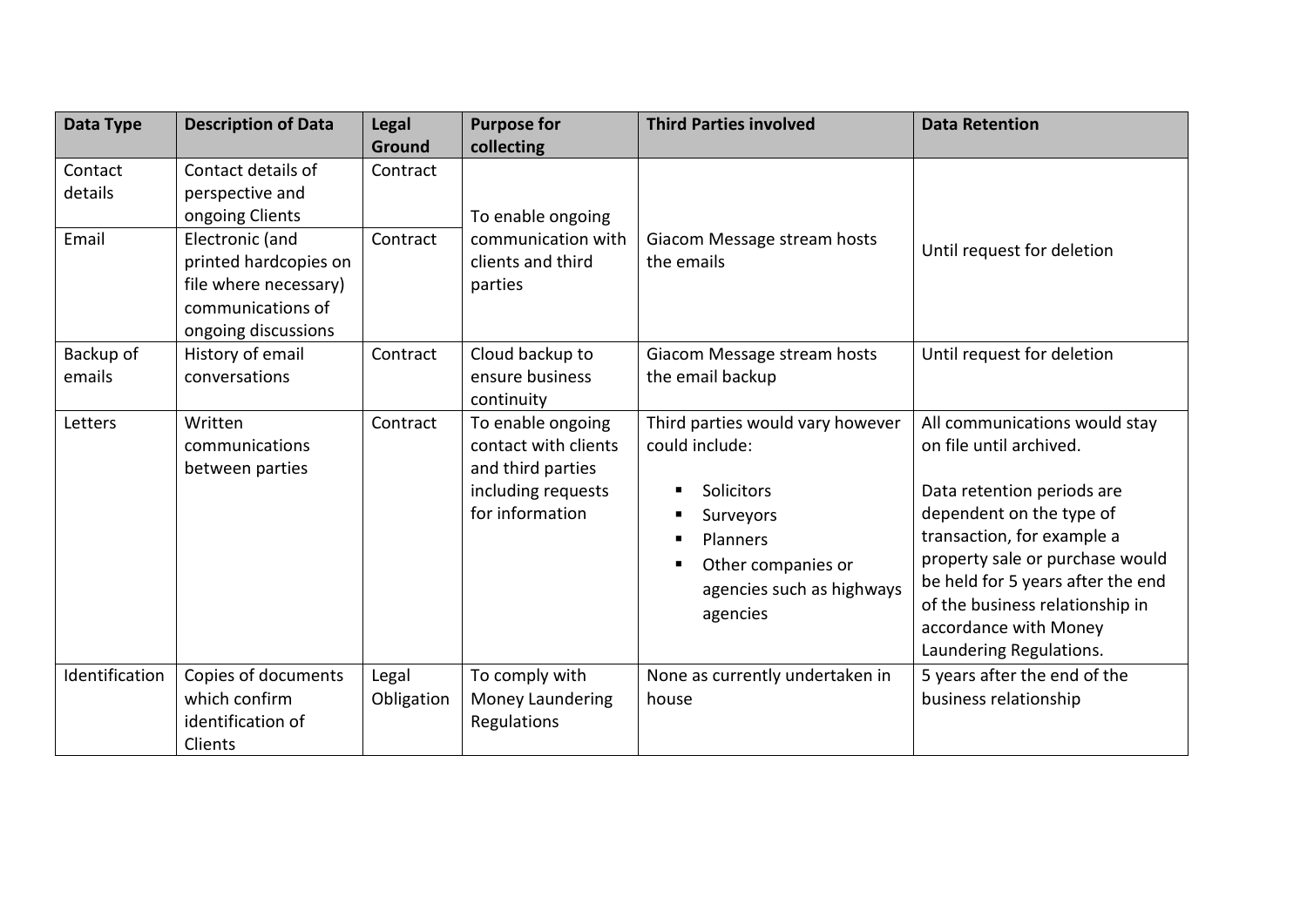| Reports   | Copies of reports or   | Contract |                    | As per letters above      |                                                                        |
|-----------|------------------------|----------|--------------------|---------------------------|------------------------------------------------------------------------|
| and/or    | surveys as             |          |                    |                           |                                                                        |
| surveys   | commissioned by        |          | To complete the    |                           |                                                                        |
|           | Adkin or sent to Adkin |          | engagement as per  |                           | All reports would stay on file. See<br>retention details under letters |
|           | for reference          |          | the request of the |                           |                                                                        |
| Legal     | Copies of documents    | Contract | Client             | Typically originated from | above.                                                                 |
| Documents | in reference to the    |          |                    | surveyors, planners or    |                                                                        |
|           | engagement             |          |                    | Government departments    |                                                                        |

All our third-party service providers are required to take appropriate security measures to protect your personal information in line with our policies. Adkin do not allow our third-party service providers to use your personal information for their own purposes. We only permit them to process your personal information for specified purposes and in accordance with our instructions.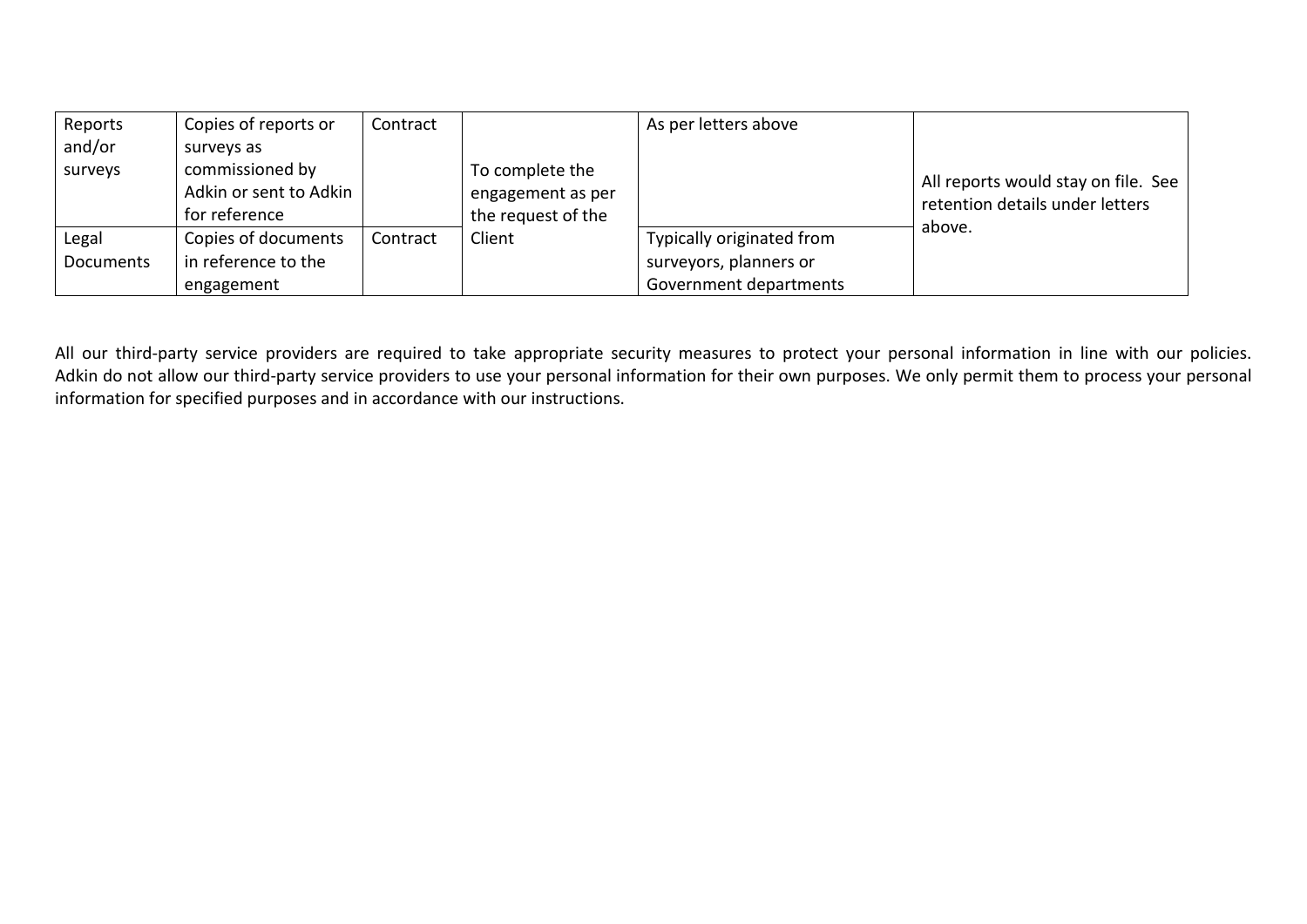#### **4. General Data Retention**

We will only retain your personal information for as long as necessary to fulfil the purposes we collected it for, including for the purposes of satisfying any legal, accounting, or reporting requirements.

To determine the appropriate retention period for personal information, we consider the amount, nature and sensitivity of the personal information, the potential risk of harm from unauthorised use or disclosure of your personal information, the purposes for which we process your personal information and whether we can achieve those purposes through other means, and the applicable legal requirements.

Where a minimum retention period is required by law (such as retaining records for HMRC purposes) we comply with that minimum period plus up to 12 months to allow time for us to anonymise or delete information in accordance with our internal data management processes.

If we are required to retain your information longer than our standard retention periods, we will let you know (unless we are prevented by law from doing so.)

In some circumstances we may anonymise your personal information so that it can no longer be associated with you, in which case we may use such information without further notice to you.

#### **5. Data Sharing**

If you are a customer, we share your personal information with other data controllers where required by law, or to meet our regulatory requirements or as required by our insurers.

We share personal information with:

- HMRC or other government or law enforcement agencies;
- **u** our bankers (on a pseudonsymised basis)
- **U** our insurance and our professional indemnity insurance broker; and
- Auditors

Where we share information with other data controllers they are responsible to you for their use of your information and compliance with the law.

#### **6. Controlling information**

You have rights concerning the information held under the GDPR. Should you wish to exercise these rights, please contact the company's DPO via the Adkin office.

### **6.0 Requests for copies of information held**

Upon request, Adkin will provide a statement regarding the personal data held in relation to an individual or company. Any requests should be made in writing addressed to the DPO via the Adkin office.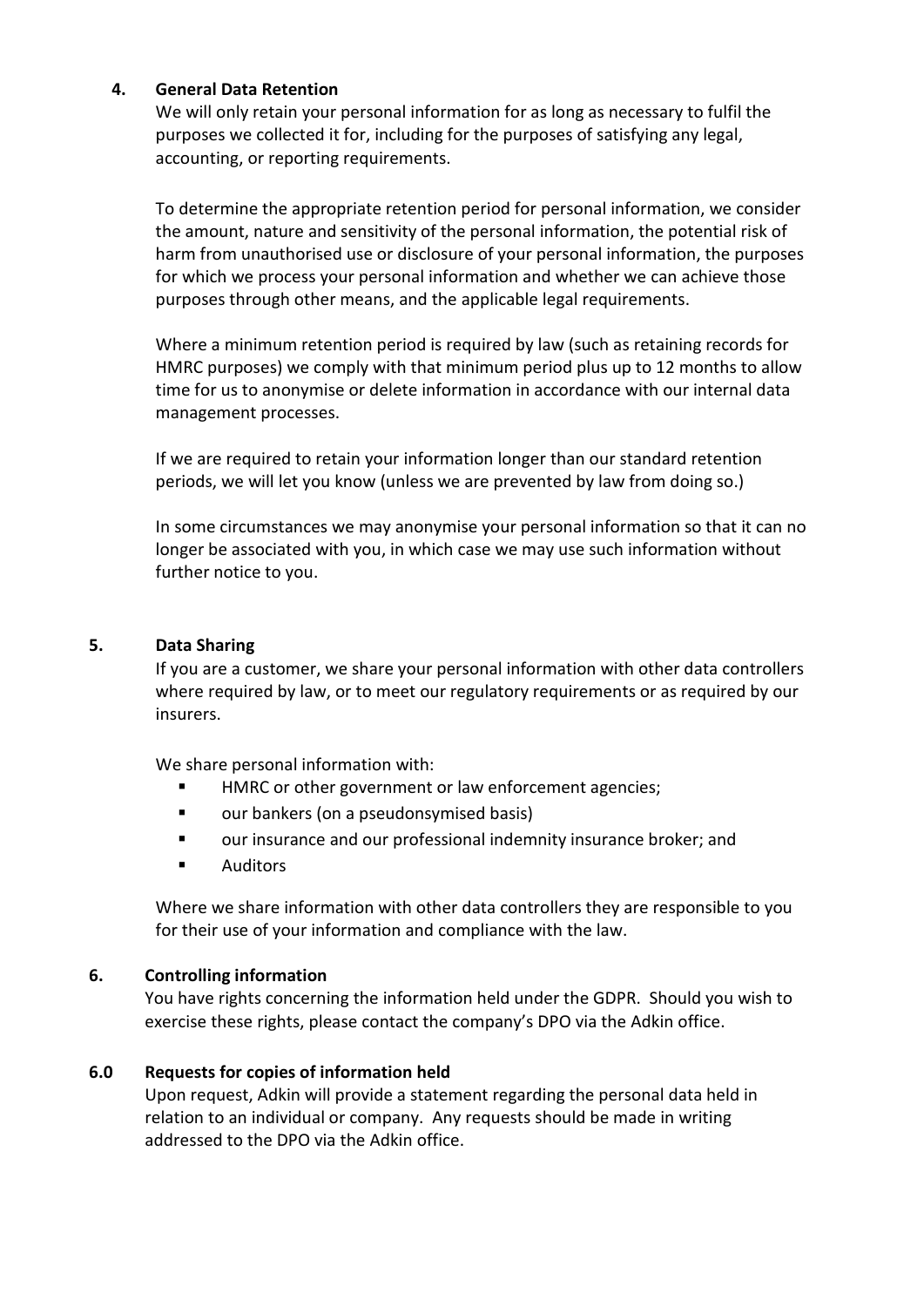## **6.1 Updating or correcting information held**

The accuracy of personal information held is important to Adkin. Please keep us informed if your personal information changes during the course of our engagement with you.

## **6.2 Deleting personal data**

You have the right to request erasure of personal information. Unless there is a compelling reason for the data not to be erased (for example, Adkin maybe required to keep personal data to fulfil contractual or legal obligations. An example could be that data would be kept for compliance of Anti-money laundering regulations), personal data will be deleted upon request.

## **6.3 Challenging Legitimate Interests**

Under certain circumstances, you have the right to object to the processing of your personal information where we are relying on a legitimate interest (or those of a third party) and there is something about your particular situation which makes you want to object to processing on this ground. You also have the right to object where we are processing your personal information for direct marketing purposes.

## **6.4 Restrict Processing**

Under certain circumstances, you have the right to request the restriction of processing of your personal information. This enables you to ask us to suspend the processing of personal information about you, for example if you want us to establish its accuracy or the reason for processing it.

### **6.5 Request a data transfer**

Under certain circumstances, you have the right to request the transfer of your personal information to another party.

### **6.6 Withdraw Consent**

Under certain circumstances, you have the right to withdraw consent in the limited circumstances where you may have provided your consent to the collection, processing and transfer of your personal information for a specific purpose, you have the right to withdraw your consent for that specific processing at any time. Once we have received notification that you have withdrawn your consent, we will no longer process your information for the purpose or purposes you originally agreed to, unless we are required to continue to process your information in accordance with another lawful basis which has been notified to you.

### **7 Automatic decision making**

Adkin do not use any personal information for automated decision making or profiling.